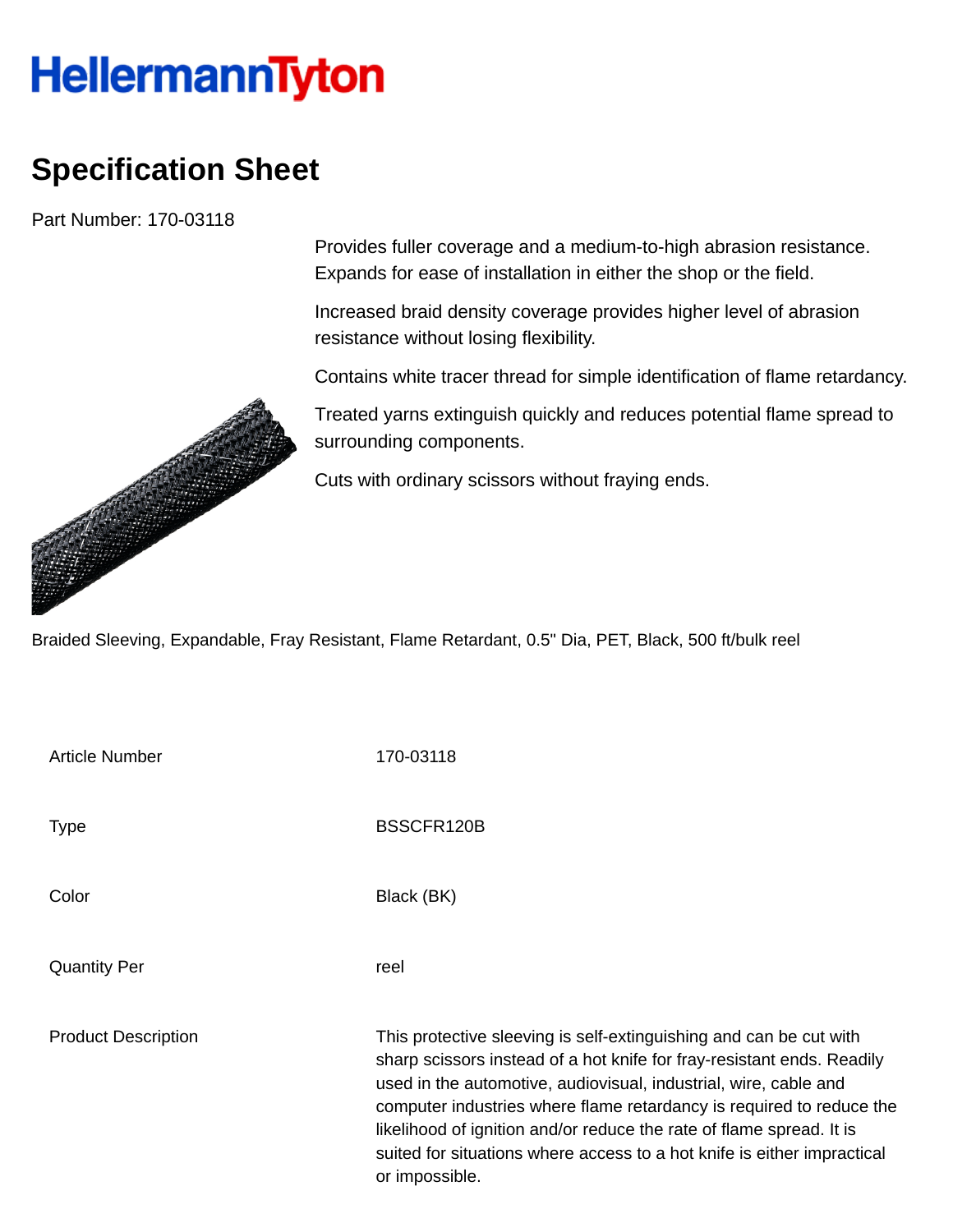| <b>Short Description</b>              | Braided Sleeving, Expandable, Fray Resistant, Flame Retardant, 0.5"<br>Dia, PET, Black, 500 ft/bulk reel |
|---------------------------------------|----------------------------------------------------------------------------------------------------------|
| <b>Global Part Name</b>               | BSSCFR120B-PET-BK                                                                                        |
|                                       |                                                                                                          |
| Length L (Imperial)                   | 500.0                                                                                                    |
| Length L (Metric)                     | 152.4                                                                                                    |
| <b>Bundle Diameter Min (Imperial)</b> | 0.25                                                                                                     |
| <b>Bundle Diameter Min (Metric)</b>   | 6.4                                                                                                      |
| <b>Bundle Diameter Max (Imperial)</b> | 0.75                                                                                                     |
| <b>Bundle Diameter Max (Metric)</b>   | 19.1                                                                                                     |
| Diameter D (Imperial)                 | 0.75                                                                                                     |
| Diameter D (Metric)                   | 19.1                                                                                                     |
| Nominal Diameter (Imperial)           | 0.5                                                                                                      |
| Nominal Diameter (Metric)             | 12.7                                                                                                     |

Material Polyester (PET)

Material Shortcut **PET**